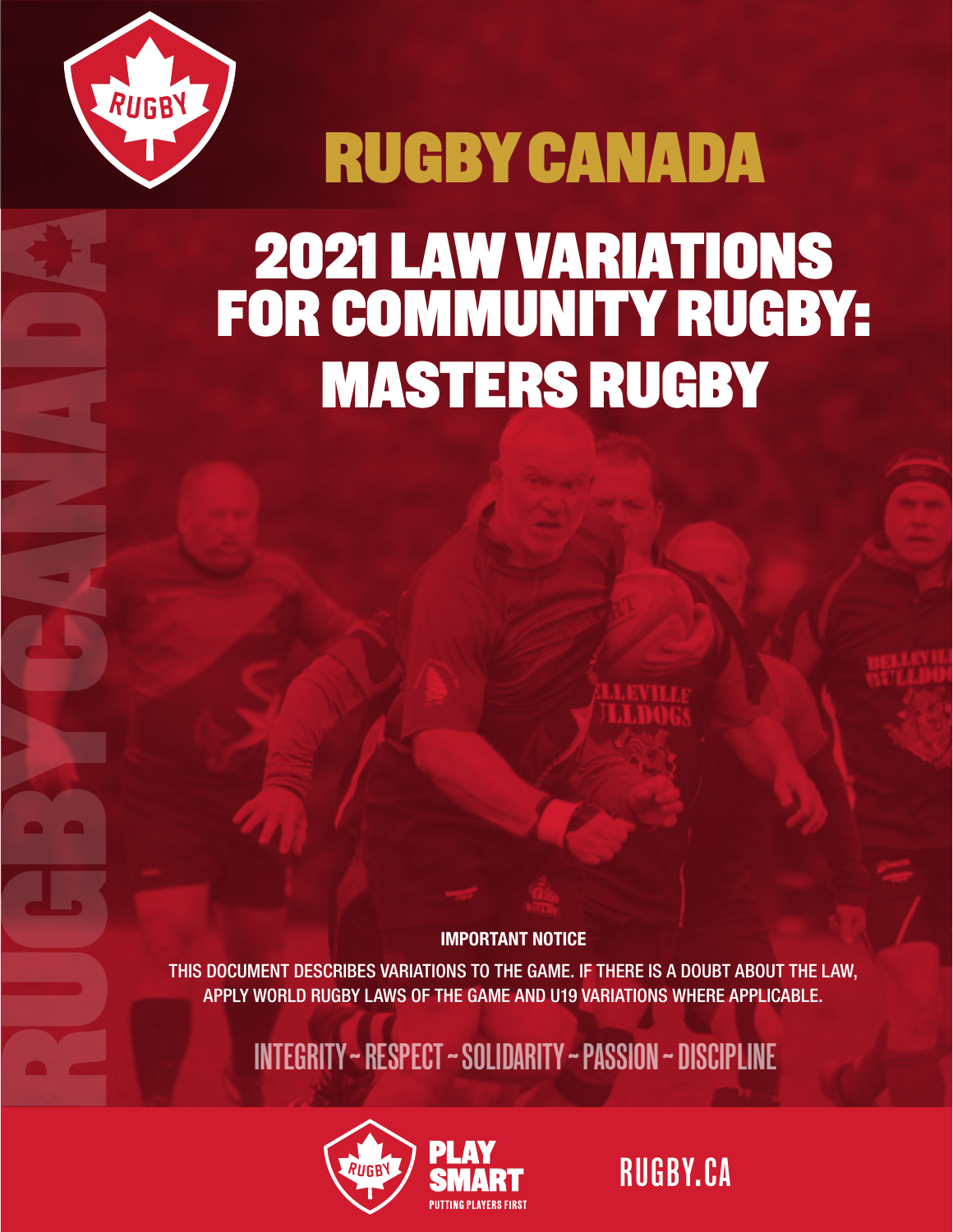

# **TABLE OF CONTENTS**

# **MASTERS**

| 3 |
|---|
| 4 |
| 5 |
| 5 |
| 6 |
| 7 |
| 8 |
|   |
| 9 |
| 9 |
| 9 |
|   |
|   |
|   |
|   |
|   |
|   |
|   |
|   |
|   |
|   |
|   |
|   |
|   |
|   |
|   |
|   |
|   |

#### **IMPORTANT NOTICE**

IF THE VARIATION IS NOT LISTED IN THIS DOCUMENT AND THERE IS A DOUBT ABOUT THE LAW, APPLY WORLD RUGBY LAWS OF THE GAME AND U19 VARIATIONS WHERE APPLICABLE.



**SASK** 

**RUGBY** 

Cover photo: Ang Tek Gie Photography

**RUGBY** 

₩

RUGBY

**PLAY<br>SMART**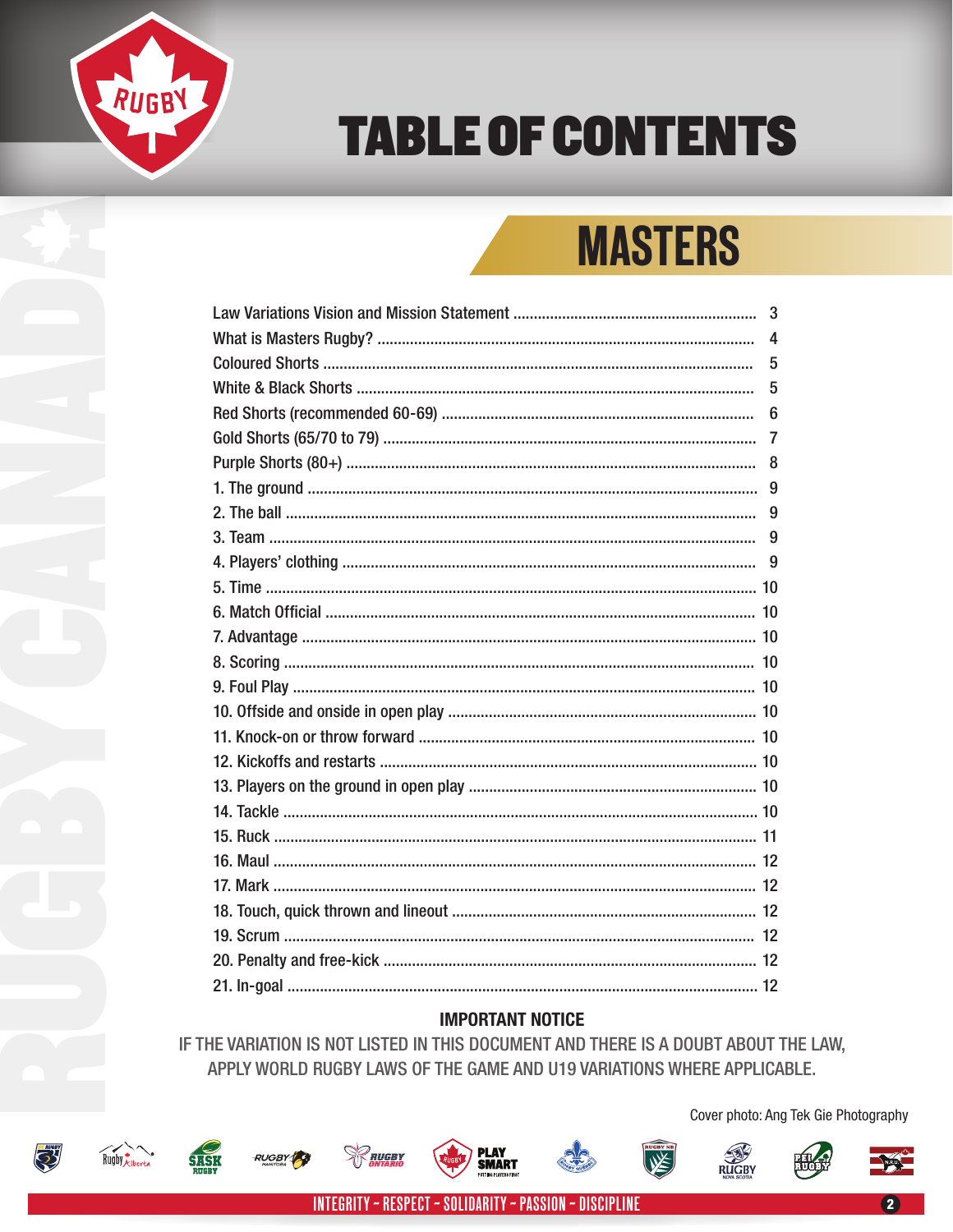

# LAW VARIATIONS VISION & MISSION STATEMENT

### LAW VARIATIONS VISION

To foster an inclusive, welcoming environment so that players of every shape, size, gender, age, ability, and skill level are able to participate in developmentally appropriate, controlled, competitive and enjoyable games. Use the game as the best teacher for teamwork, co-operation and respect between participants, coaches, players, officials, parents, and fans.

### LAW VARIATIONS MISSION

Use a player-centred and development driven model to continually assess, adapt and improve appropriate law variations for all ages across Canada. We seek to ensure integrity, passion, solidarity, discipline and respect are central tenants for all considerations, decisions and variations made.















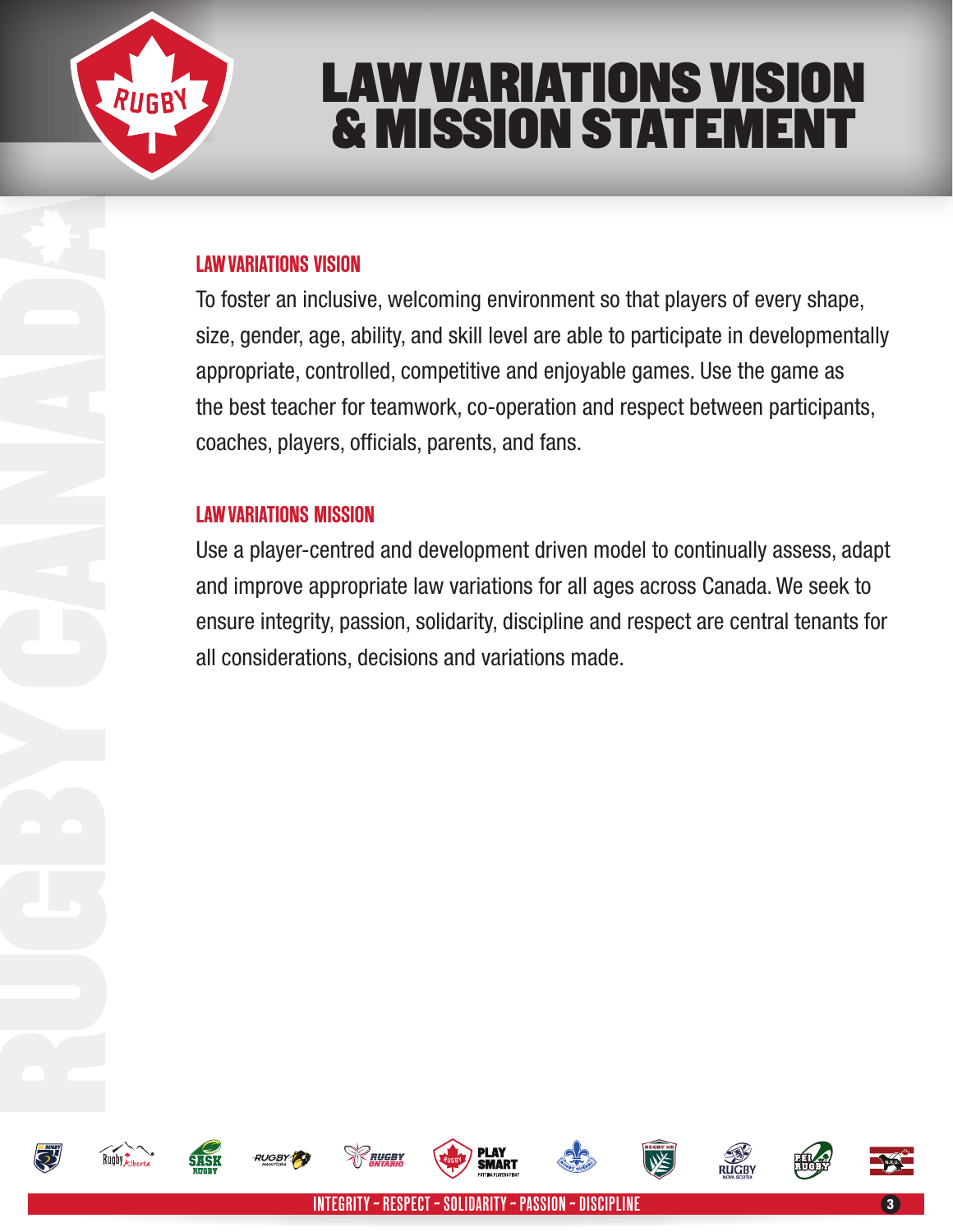

# MASTERS RUGBY

### WHAT IS MASTERS RUGBY?

Masters rugby is the variation of rugby for players over the age of 35. The game is played with a combination of the World Rugby Laws of the game and additional variations explained throughout the Masters Law Variations Document.

The variations are in place to ensure players of all ages and experience level can continue to participate in a safe and inclusive environment.

The number one priority of the Masters Law Variations is safety and the variations explained throughout the document have been put in place with the welfare of the player in mind.



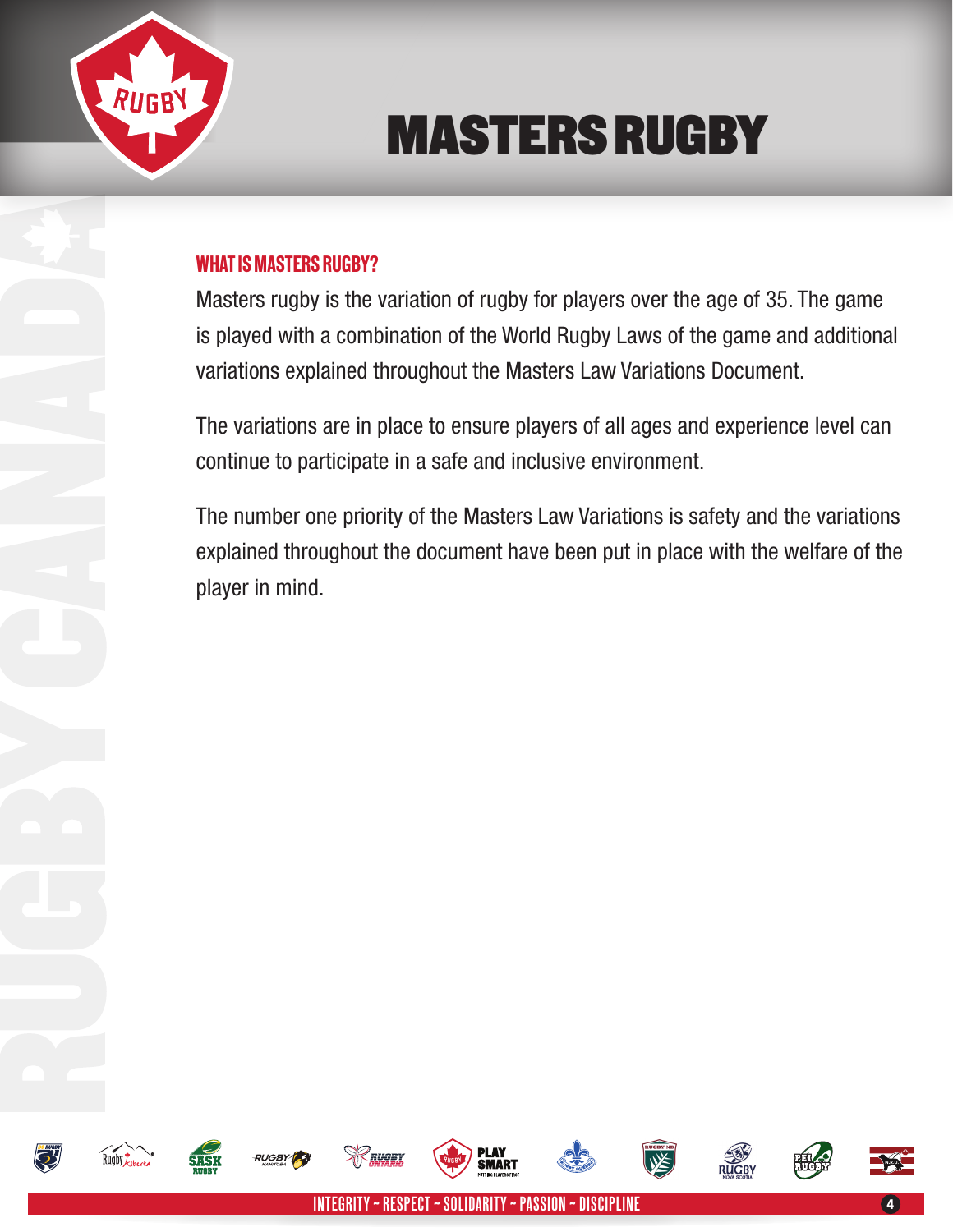

Coloured shorts are in place to identify the specific restrictions for that player. Participants must understand the restrictions when playing with and against players in coloured shorts.

| <b>White &amp; Black Shorts</b> |                                                                                                                                                                                                                                                                                                                                                                     |  |
|---------------------------------|---------------------------------------------------------------------------------------------------------------------------------------------------------------------------------------------------------------------------------------------------------------------------------------------------------------------------------------------------------------------|--|
| <b>General Rules</b>            | • Must temper contact with coloured short defenders especially regarding fending<br>tacklers.<br>• Extra consideration should be taken when approaching contact with a player in<br><b>Black</b> shorts.                                                                                                                                                            |  |
| <b>Dangerous Play</b>           | • Dropping a shoulder, fending the head or body or hard contact against a player in<br>Red shorts.<br>• Any form of contact with force with a player in Gold shorts, only touch is permitted.<br>• Any contact with a player in Purple shorts.                                                                                                                      |  |
| <b>Tackle</b>                   | For a tackle to occur a player in <b>White</b> or <b>Black</b> shorts is:<br>• Held and brought to the ground by one or more opponents in <b>White</b> or <b>Black</b> shorts,<br>• Wrapped by a player in Red shorts,<br>• Simultaneously touched with two hands by one or more players in Gold shorts or<br>• Touched with one hand by a player in Purple shorts. |  |
| <b>Ruck</b>                     | Joining a ruck<br>• Players must be aware of the colour of the players shorts when entering a ruck and<br>must temper contact depending on the short colour of the opposing player.<br>• In no circumstance should a player enter a ruck with the intent to 'clean out' an<br>opposing player.                                                                      |  |
|                                 | <b>During a ruck</b><br>• Players in White) and Black shorts are not permitted to ruck or push the<br>opposing team off the ball if they are in contact with one or more player in<br><b>Red</b> , Gold or Purple shorts.                                                                                                                                           |  |
| <b>Maul</b>                     | Joining a maul<br>• Players must be aware of the colour of the players shorts when entering a maul<br>and must temper contact depending on the short colour of the opposing player.                                                                                                                                                                                 |  |
|                                 | <b>During a maul</b><br>• The maul must not move if players are in contact with one or more player in<br>Red, Gold or Purple shorts.                                                                                                                                                                                                                                |  |



Rugby *Alberta* 

**SASK** 











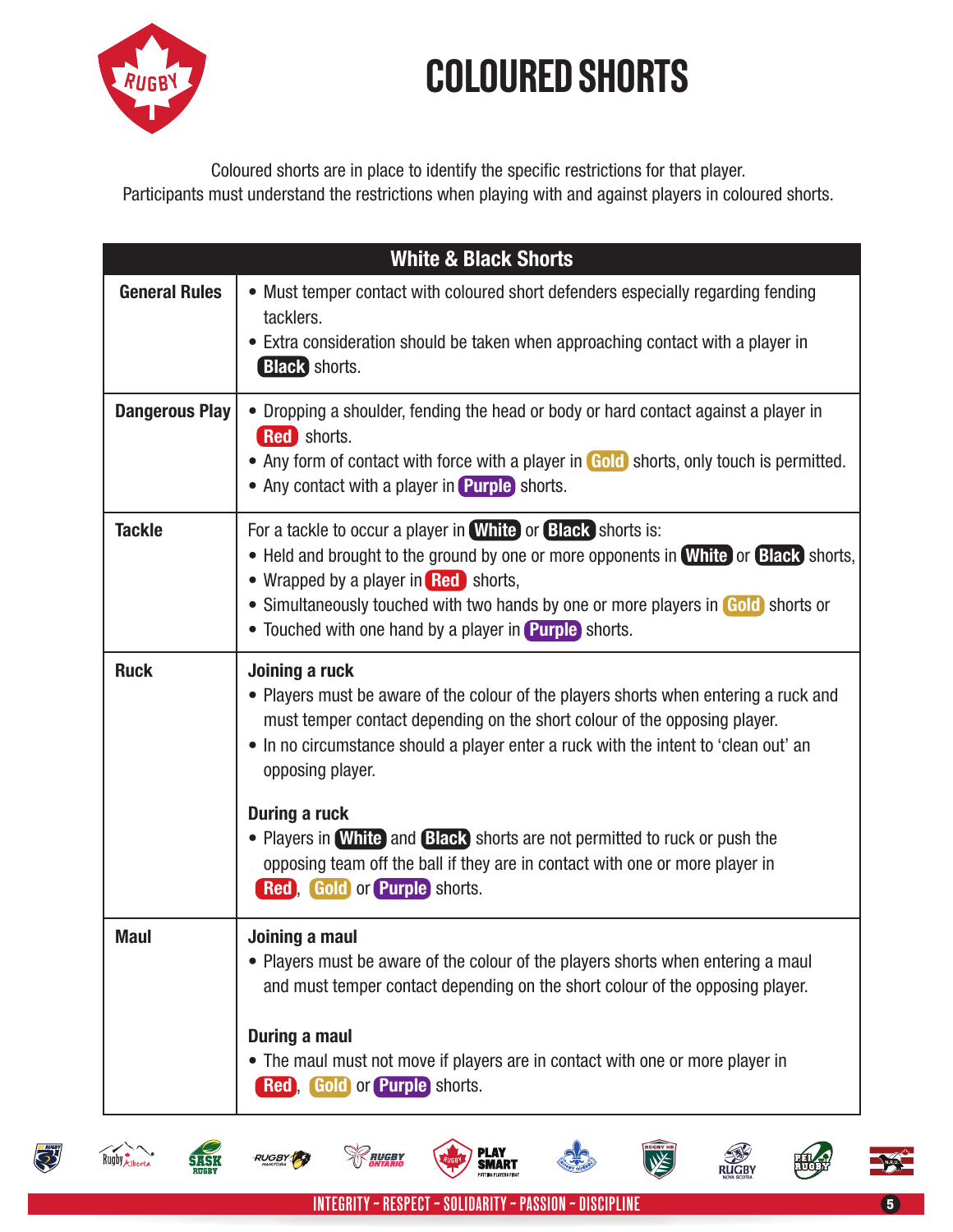

Coloured shorts are in place to identify the specific restrictions for that player. Participants must understand the restrictions when playing with and against players in coloured shorts.

| <b>Red Shorts (recommended 60-69)</b> |                                                                                                                                                                                                                                                                                                                                       |  |
|---------------------------------------|---------------------------------------------------------------------------------------------------------------------------------------------------------------------------------------------------------------------------------------------------------------------------------------------------------------------------------------|--|
| <b>General Rules</b>                  | • Contact is limited to being wrapped or held but not tackled to the ground.                                                                                                                                                                                                                                                          |  |
| <b>Dangerous</b><br><b>Play</b>       | • Dropping a shoulder, fending the head or body or hard contact against a player in<br><b>Red</b> shorts.<br>• Any form of contact with force with a player in Gold shorts, only touch is permitted.<br>• Any contact with a player in Purple shorts.                                                                                 |  |
| <b>Tackle</b>                         | For a tackle to occur against a player in Red shorts is:<br>• Wrapped or held by one or more opponent in White, Black or Red<br>shorts anywhere below the shoulders and above the waist,<br>• Simultaneously touched with two hands by one or more players in Gold shorts or<br>• Touched with one hand by a player in Purple shorts. |  |
| <b>Ruck</b>                           | Joining a ruck<br>• Players must be aware of the colour of the players shorts when entering a ruck and<br>must temper contact depending on the short colour of the opposing player.<br>• In no circumstance should a player enter a ruck with the intent to 'clean out' an<br>opposing player.                                        |  |
|                                       | <b>During a ruck</b><br>• When one or more players in a ruck is in Red, Gold or Purple shorts<br>there is to be no rucking or pushing.                                                                                                                                                                                                |  |
| <b>Maul</b>                           | Joining a maul<br>• Players must be aware of the colour of the players shorts when entering a maul<br>and must temper contact depending on the short colour of the opposing player.                                                                                                                                                   |  |
|                                       | <b>During a maul</b><br>• The maul must not move if players are in contact with one or more player in<br>Red , Gold or Purple shorts.                                                                                                                                                                                                 |  |





**RUGBY** 

**RUGBY** 

**PLAY<br>SMART** 

**RUGBY**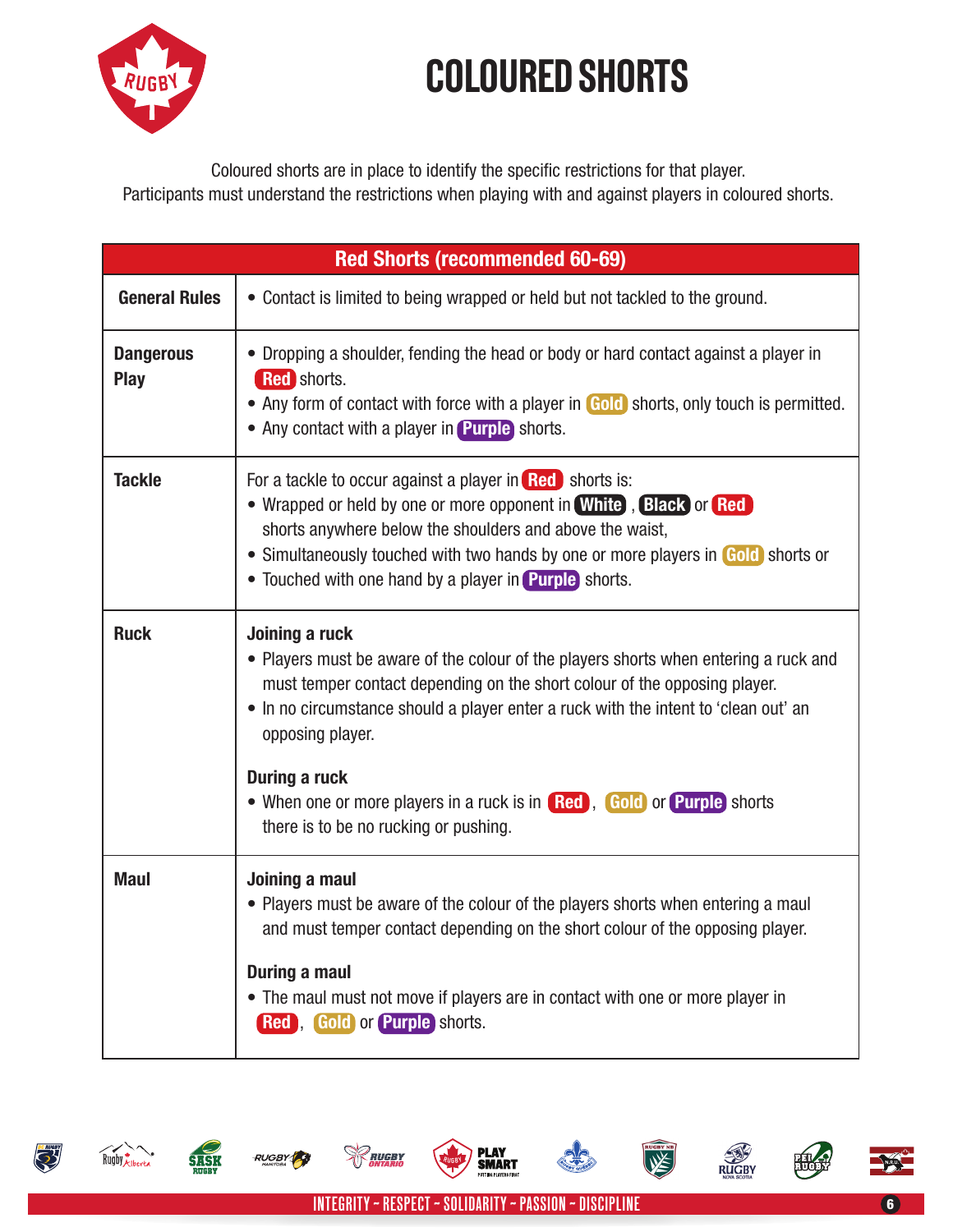

Coloured shorts are in place to identify the specific restrictions for that player. Participants must understand the restrictions when playing with and against players in coloured shorts.

| Gold Shorts (recommended 70 to 79) |                                                                                                                                                                                                                                                                                                |  |
|------------------------------------|------------------------------------------------------------------------------------------------------------------------------------------------------------------------------------------------------------------------------------------------------------------------------------------------|--|
| <b>General Rules</b>               | • Contact is limited to being touched but not tackled to the ground, wrapped, or held.                                                                                                                                                                                                         |  |
| <b>Dangerous</b><br>Play           | • There is to be no form of contact with force with a player in Gold shorts,<br>only touch is permitted.<br>• Any contact with a player in Purple shorts.                                                                                                                                      |  |
| <b>Tackle</b>                      | For a tackle to occur against a player in Gold shorts is:<br>• Simultaneously touched with two hands by one or more players in<br><b>White, Black, Red, or Gold shorts or</b><br>• Touched with one hand by a player in Purple shorts.                                                         |  |
| <b>Ruck</b>                        | Joining a ruck<br>• Players must be aware of the colour of the players shorts when entering a ruck and<br>must temper contact depending on the short colour of the opposing player.<br>• In no circumstance should a player enter a ruck with the intent to 'clean out' an<br>opposing player. |  |
|                                    | <b>During a ruck</b><br>• When one or more players in a ruck is in Red, Gold or Purple shorts<br>there is to be no rucking or pushing.                                                                                                                                                         |  |
| <b>Maul</b>                        | Joining a maul<br>• Players must be aware of the colour of the players shorts when entering a maul<br>and must temper contact depending on the short colour of the opposing player.<br>During a maul<br>• The maul must not move if players are in contact with one or more player in          |  |
|                                    | Red , Gold or Purple shorts.                                                                                                                                                                                                                                                                   |  |





**RUGBY** 

**SASK** 







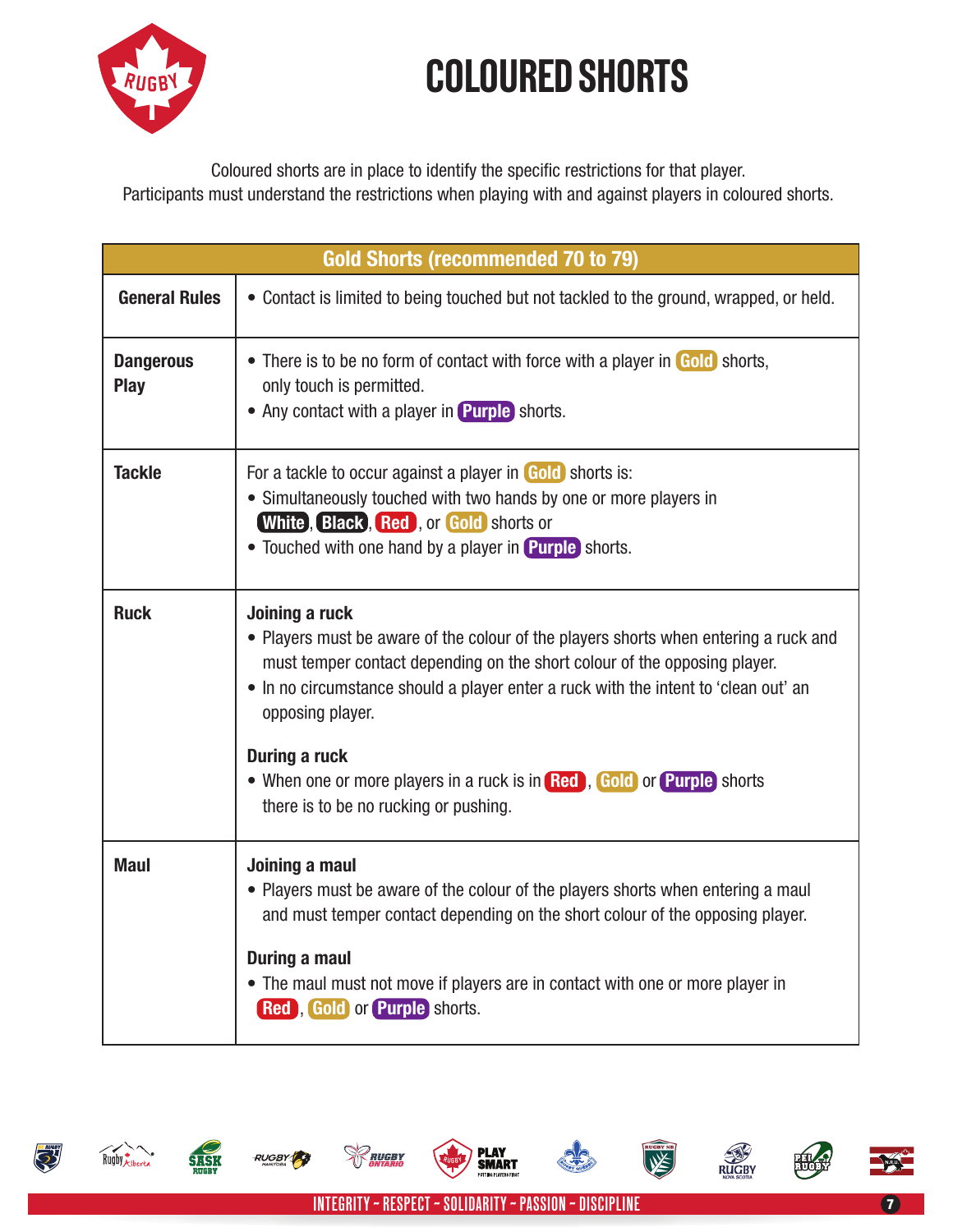

Coloured shorts are in place to identify the specific restrictions for that player. Participants must understand the restrictions when playing with and against players in coloured shorts.

| <b>Purple Shorts (recommended 80+)</b> |                                                                                                                                                                                                                                                                                                                                                                                                                                   |  |
|----------------------------------------|-----------------------------------------------------------------------------------------------------------------------------------------------------------------------------------------------------------------------------------------------------------------------------------------------------------------------------------------------------------------------------------------------------------------------------------|--|
| <b>General Rules</b>                   | • There is to be no form of contact with a player in <b>Purple</b> shorts, they may<br>not be touched, tackled to the ground, wrapped, or held.<br>• They may only advance the ball 10 metres.                                                                                                                                                                                                                                    |  |
| <b>Dangerous</b><br><b>Play</b>        | • Any contact with a player in Purple shorts.                                                                                                                                                                                                                                                                                                                                                                                     |  |
| <b>Tackle</b>                          | For a tackle to occur a player in Purple shorts:<br>• Advances the ball 10 metres.                                                                                                                                                                                                                                                                                                                                                |  |
| <b>Ruck</b>                            | Joining a ruck<br>• Players must be aware of the colour of the players shorts when entering a ruck and<br>must temper contact depending on the short colour of the opposing player.<br>• In no circumstance should a player enter a ruck with the intent to 'clean out' an<br>opposing player.<br>During a ruck<br>• When one or more players in a ruck is in Red, Gold or Purple shorts<br>there is to be no rucking or pushing. |  |
| <b>Maul</b>                            | Joining a maul<br>• Players must be aware of the colour of the players shorts when entering a maul<br>and must temper contact depending on the short colour of the opposing player.<br><b>During a maul</b><br>• The maul must not move if players are in contact with one or more player in<br>Red , Gold or Purple shorts.                                                                                                      |  |

In the spirit of inclusion and player welfare, a player may choose to participate in a Masters match with the level of contact they wish.





SASK















INTEGRITY ~ RESPECT ~ SOLIDARITY ~ PASSION ~ DISCIPLINE <sup>8</sup>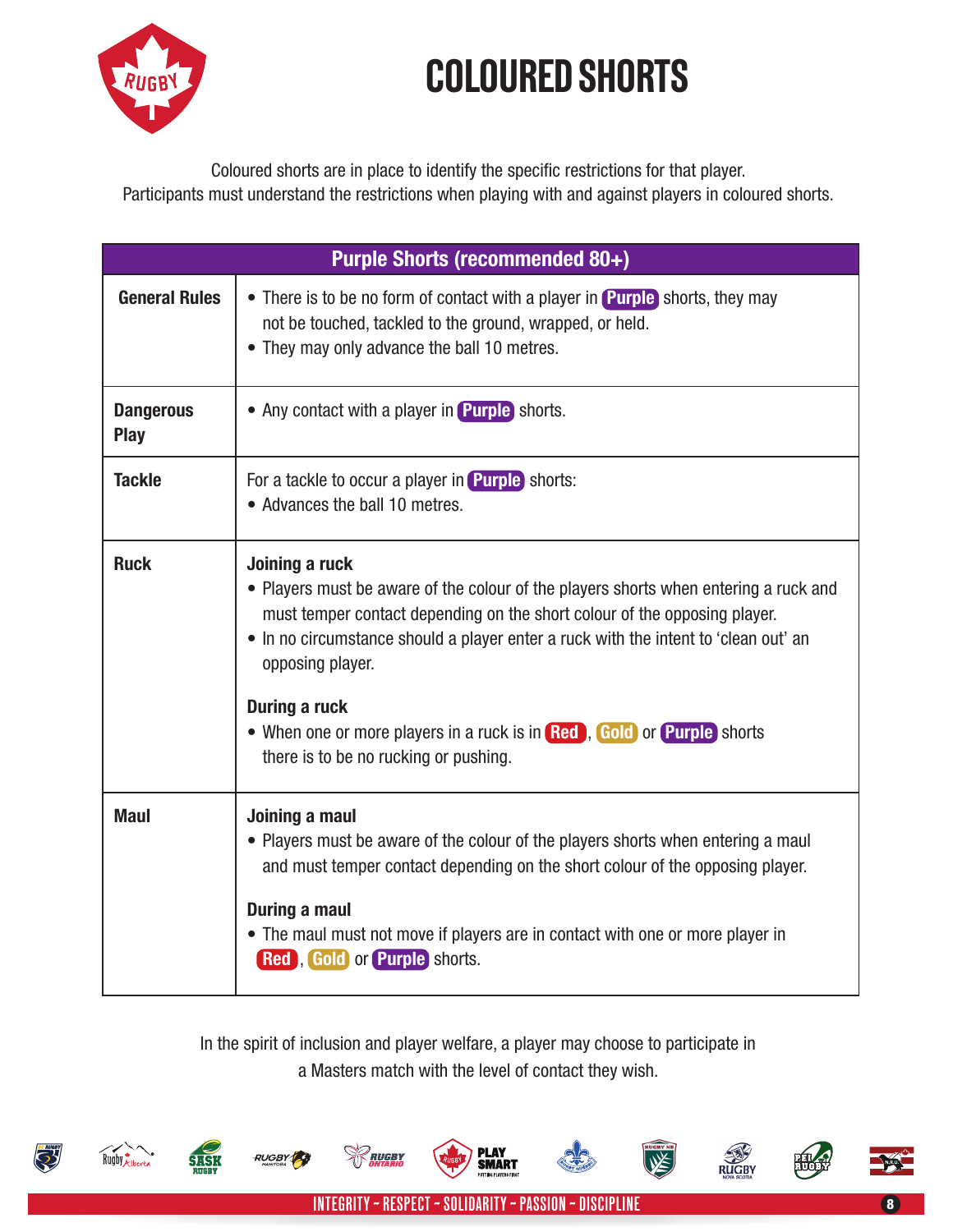

### 1. The ground

• Apply World Rugby Laws of the Game *www.world.rugby/the-game/laws/law/1*

# 2. The ball

• Apply World Rugby Laws of the Game *www.world.rugby/the-game/laws/law/2*

#### 3. Team

• Apply World Rugby Laws of the Game except: *www.world.rugby/the-game/laws/law/3*

#### Numbers

3.5 Unlimited substitutions are permitted.

3.7 Players may return to the field of play at anytime unless removed for an injury.

#### Tactical replacements joining the match

3.33 Tactically replaced players may return to play at any time.

### 4. Players' clothing

• Apply World Rugby Laws of the Game except for the coloured short quidance below and throughout the variations. *www.world.rugby/the-game/laws/law/4*

#### Coloured shorts guidelines

- All players must clearly understand the restrictions placed upon them when playing against players with coloured shorts.
- Detailed restrictions are explained throughout this document for clarity.
- Provincial unions/competition groups may set mandates on ages.

# White Shorts & Black Shorts

- Apply Masters Law Variations
- Must temper contact with players in coloured shorts especially regarding fending tacklers.

### Red Shorts

• Contact is limited to being wrapped or held but not tackled to the ground.

### Gold Shorts

• May be touched but not tackled to the ground, wrapped, or held.

### Purple Shorts

Rugby & there

- May not be touched, tackled to the ground, wrapped, or held.
- May only advance the ball 10 metres.





SMART







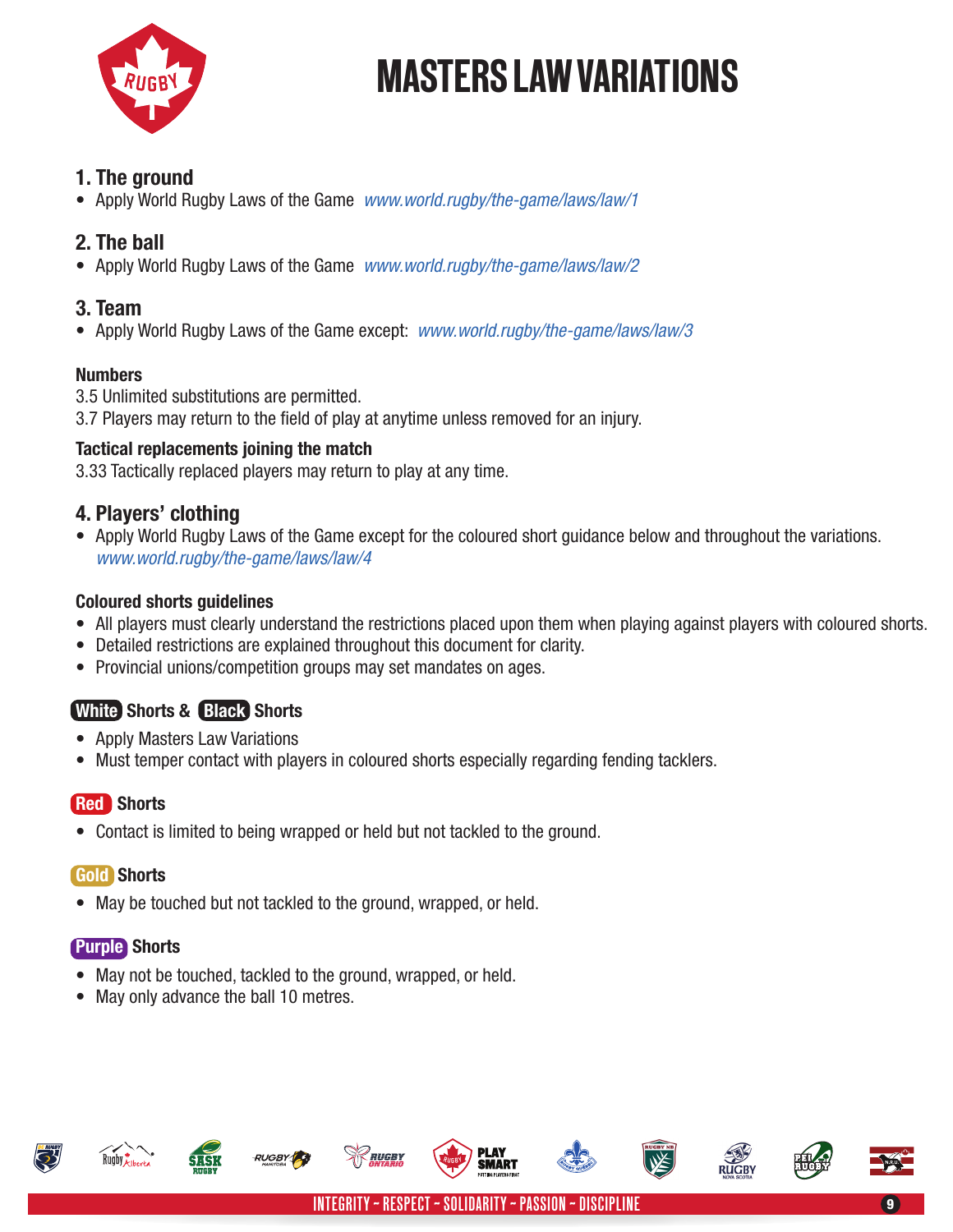

### 5. Time

- • Apply World Rugby Laws of the Game *www.world.rugby/the-game/laws/law/5*
- It is recommended that matches are played over four periods of up to 15 minutes.

# 6. Match Official

• Apply World Rugby Laws of the Game *www.world.rugby/the-game/laws/law/6*

### 7. Advantage

• Apply World Rugby Laws of the Game *www.world.rugby/the-game/laws/law/7*

### 8. Scoring

• Apply World Rugby Laws of the Game *www.world.rugby/the-game/laws/law/8*

### 9. Foul Play

• Apply World Rugby Laws of the Game including: *www.world.rugby/the-game/laws/law/9*

#### Dangerous play

- 9.11 Players must not do anything that is reckless or dangerous to others including:
	- a. Dropping a shoulder, fending the head or body or hard contact against a player in Red shorts.
	- b. Any form contact with force with a player in Gold shorts, only touch is permitted.
	- c. Any contact with a player in Purple shorts.

# 10. Offside and onside in open play

• Apply World Rugby Laws of the Game *www.world.rugby/the-game/laws/law/10*

### 11. Knock-on or throw forward

• Apply World Rugby Laws of the Game *www.world.rugby/the-game/laws/law/11*

# 12. Kickoffs and restarts

• Apply World Rugby Laws of the Game *www.world.rugby/the-game/laws/law/12*

# 13. Players on the ground in open play

• Apply World Rugby Laws of the Game *www.world.rugby/the-game/laws/law/13*

# 14. Tackle

• Apply World Rugby Laws of the Game except in situations described below with players in coloured shorts: *www.world.rugby/the-game/laws/law/14* 











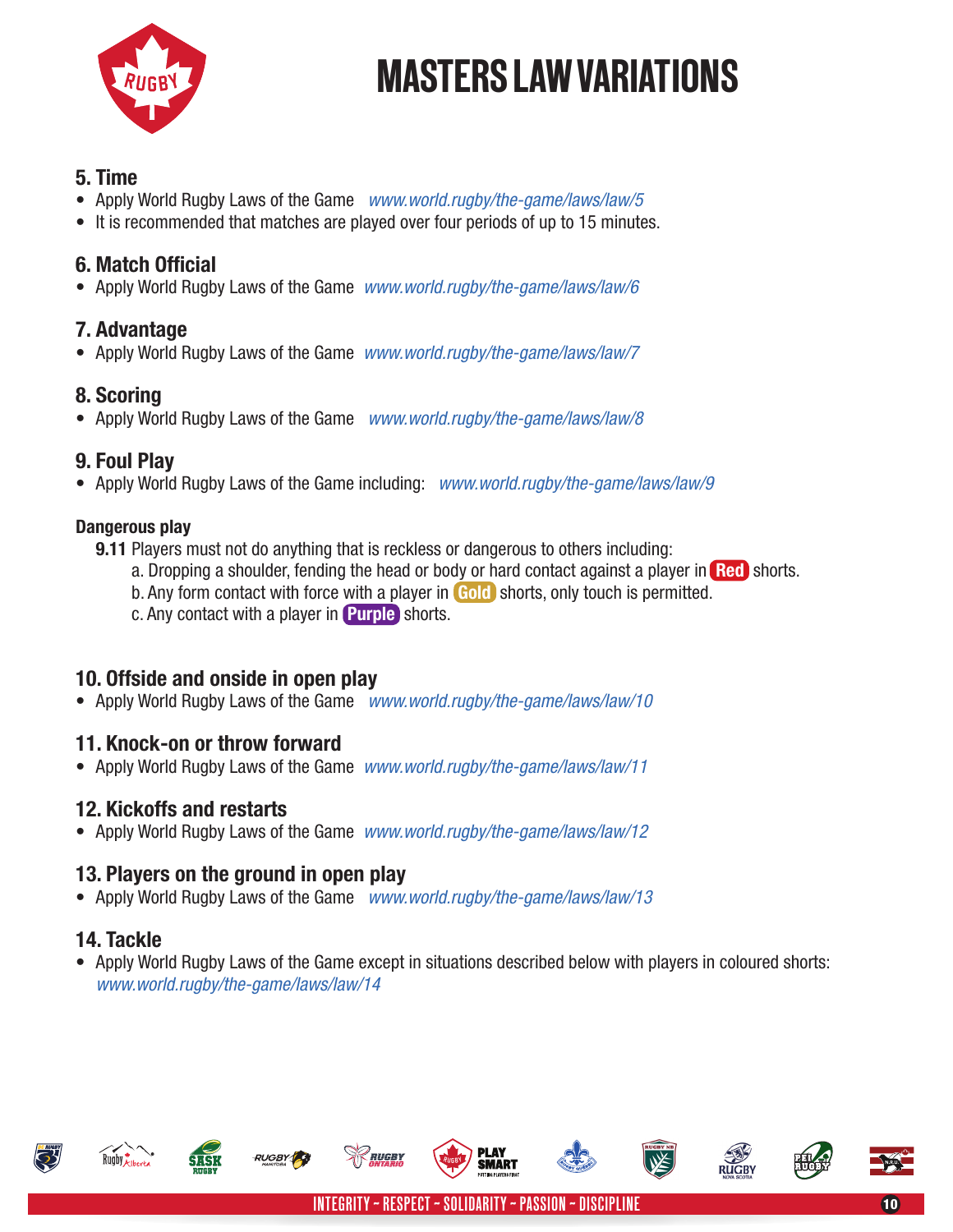

#### Requirements for a tackle

- 14.1 For a tackle to occur,
	- a. A player in **White** or **Black** shorts is:
		- a. Held and brought to the ground by one or more opponents in White or Black shorts,
		- b. Wrapped by a player in **Red** shorts,
		- c. Simultaneously touched with two hands by one or more players in Gold shorts or
		- d. Touched with one hand by a player in **Purple** shorts.
	- b. A player in **Red** shorts is:
		- a. Wrapped or held by one or more opponents anywhere below the shoulders and above the waist,
		- b. Simultaneously touched with two hands by one or more players in Gold shorts or
		- c. Touched with one hand by a player in Purple shorts.
	- c. A player in Gold shorts is:
		- a. Touched with two hands simultaneously by one or more players or
		- b. Touched with one hand by a player in **Purple** shorts.
	- d. A player in Purple shorts advances 10 metres with the ball.

#### Player Responsibilities

- 14.5 Tacklers must:
	- a. Immediately release the ball and the ball carrier after both players go to ground or are deemed to be tackled.
	- b. Immediately move away from the tackled player and from the ball or get up.
	- c. Be on their feet before attempting to play the ball from a player in White or Black shorts. Players in Red., Gold and Purple shorts are to play the ball freely once a tackle occurs.

### 15. Ruck

• Apply World Rugby Laws of the Game except in situations described below with players in coloured shorts: *www.world.rugby/the-game/laws/law/15*

#### Joining a ruck

- Players must be aware of the colour of the players shorts when entering a ruck and must temper contact depending on the short colour of the opposing player.
- In no circumstance should a player enter a ruck with the intent to 'clean out' an opposing player.

#### During a ruck

- 15.10. Possession may be won either by rucking or by pushing the opposing team off the ball except:
	- a. When a player in in White or Black shorts is in contact with one or more players in a ruck in Red , Gold or Purple shorts.





**SMART** 

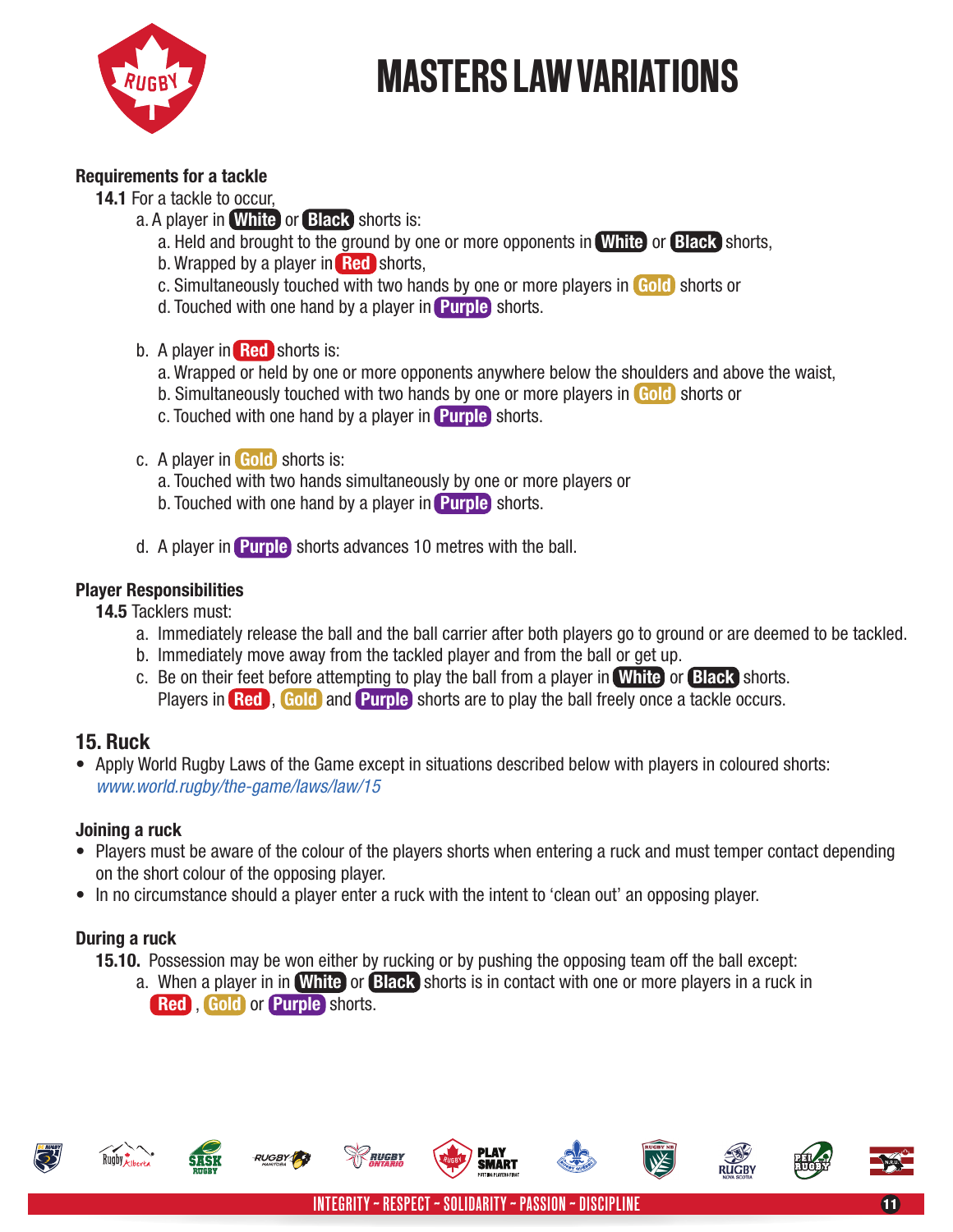

#### 16. Maul

• Apply World Rugby Laws of the Game except in situations described below with players in coloured shorts: *www.world.rugby/the-game/laws/law/16*

#### Joining a maul

• Players must be aware of the colour of the players shorts when entering a maul and must temper contact depending on the short colour of the opposing player.

#### During a maul

• The maul must not move when a player in White or Black shorts is in contact with one or more players in a maul in Red , Gold or Purple shorts.

#### 17. Mark

• Apply World Rugby Laws of the Game *www.world.rugby/the-game/laws/law/17*

### 18. Touch, quick thrown and lineout

• Apply World Rugby Laws of the Game except: *www.world.rugby/the-game/laws/law/18*

#### Quick Throw

• A quick throw is not permitted.

### 19. Scrum

- • Apply World Rugby Laws of the Game *www.world.rugby/the-game/laws/law/19*
- Players must be aware of the colour of the players shorts in a scrum and must temper the push depending on the short colour of the opposing players.

#### 20. Penalty and free-kick

• Apply World Rugby Laws of the Game *www.world.rugby/the-game/laws/law/20*

### 21. In-goal

• Apply World Rugby Laws of the Game except: *www.world.rugby/the-game/laws/law/21*



Rugby & there



**SMART**